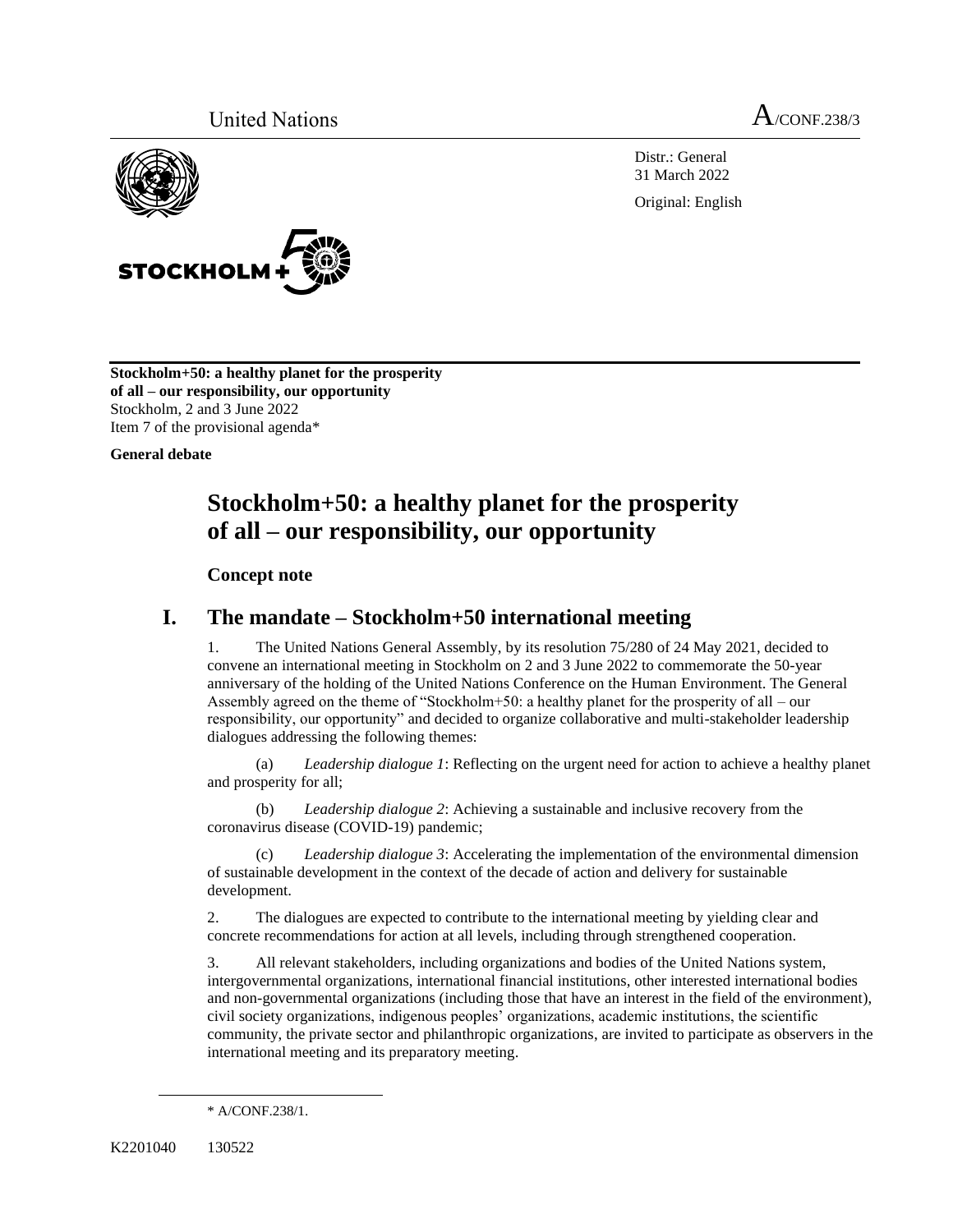4. Pursuant to General Assembly resolution 75/326 of 10 September 2021, on modalities for the Stockholm+50 international meeting, the meeting will include an opening segment, four plenary meetings, three leadership dialogues and a closing segment. A preparatory meeting will be held on 28 March 2022 in New York. The United Nations Environment Assembly at its resumed fifth session, as well as the first special session of the United Nations Environment Programme (UNEP) – the UNEP@50 meeting held to commemorate the fiftieth anniversary of the creation of UNEP – have provided input to the international meeting, as they were invited to do in the resolution. In the spirit of resolution 75/326, the international meeting and its preparatory phase are framed around three organizing principles of engagement: intergenerational responsibility, inclusive participation and interconnections, and implementation opportunities.

#### **II. The thematic focus – a healthy planet for the prosperity of all**

5. The Declaration of the United Nations Conference on the Human Environment, or Stockholm Declaration, adopted on 16 June 1972 by the United Nations Conference on the Human Environment, was the first document to recognize the interconnections between development, poverty and the environment. 1 Fifty years after the Stockholm conference, with increasing environmental challenges and growing inequality affecting development and well-being, the global community comes together to reflect on the urgent need for action to address these interconnections. Climate instability, biodiversity loss, chemical pollution, plastic waste, nitrogen overload, anti-microbial resistance and rising toxicity through reduced and altered ecosystem goods and services are unprecedented challenges for humanity. By harming health, eroding capabilities and limiting present and future development opportunities, these challenges are increasing human insecurity. 2 Inequality and imbalance are also evident in the use of natural resources, where economic benefits and environmental and social burdens are asymmetrically distributed across countries and regions. <sup>3</sup> Adjusted for planetary pressures, few if any countries can deliver high levels of human well-being in a way compatible with sustainable development. <sup>4</sup> During the period 1990–2014, for example, produced capital grew at an average annual rate of 3.8 per cent, while health- and education-induced human capital grew at a rate of 2.1 per cent. Meanwhile, natural capital decreased at an average annual rate of 0.7 per cent. 5

6. The 2030 Agenda for Sustainable Development and the COVID-19 crisis have centre-staged the relationship of human progress and prosperity to a healthy environment. COVID-19 has caused unprecedented economic and social stresses. In 2020, there was a sharp reduction across all three dimensions of the Human Development Index (HDI): health, knowledge and living standards. The crisis continued in 2021, with human development levels (as measured by the COVID-19-adjusted HDI) remaining well below pre-COVID-19 levels. <sup>6</sup> Global debt has surged, and countries face several financial

<sup>&</sup>lt;sup>1</sup> Th[e Stockholm Declaration](https://wedocs.unep.org/bitstream/handle/20.500.11822/29567/ELGP1StockD.pdf?sequence=1&isAllowed=y) alerted us to the need to act wisely to protect the planet: "A point has been reached in history when we must shape our actions throughout the world with a more prudent care for their environmental consequences. Through ignorance or indifference, we can cause immense and irreparable damage to the earthly environment on which our lives and well-being depend."

<sup>2</sup> Intergovernmental Panel on Climate Change[, Summary for Policymakers](https://www.ipcc.ch/sr15/chapter/spm/) of the report *Global Warming of 1.5°C: An IPCC Special Report on the Impacts of Global Warming of 1.5°C above Pre-Industrial Levels and Related Global Greenhouse Gas Emission Pathways, in the Context of Strengthening the Global Response to the Threat of Climate Change, Sustainable Development, and Efforts to Eradicate Poverty* (2018); Intergovernmental Science-Policy Platform on Biodiversity and Ecosystem Services, *Summary for Policymakers* of the *[Global Assessment Report on](https://zenodo.org/record/3553579#.YlQ1rcjMI2w)  [Biodiversity and Ecosystem Services](https://zenodo.org/record/3553579#.YlQ1rcjMI2w)* (2019*)*; United Nations Environment Programme, *[Global Environment Outlook –](https://www.unep.org/resources/global-environment-outlook-6) [GEO-6: Healthy Planet, Healthy People](https://www.unep.org/resources/global-environment-outlook-6)* (2019); United Nations Environment Programme., *[Global Chemicals Outlook](https://www.unep.org/resources/report/global-chemicals-outlook-ii-legacies-innovative-solutions)  [II: From Legacies to Innovative Solutions](https://www.unep.org/resources/report/global-chemicals-outlook-ii-legacies-innovative-solutions)* (2019); Independent Group of Scientists appointed by the Secretary-General, *[Global Sustainable Development Report 2019: The Future Is Now:](https://sustainabledevelopment.un.org/content/documents/24797GSDR_report_2019.pdf) Science for Achieving [Sustainable Development](https://sustainabledevelopment.un.org/content/documents/24797GSDR_report_2019.pdf)* (2019); International Resource Panel, *[Global Resources Outlook 2019: Natural Resources](https://www.resourcepanel.org/reports/global-resources-outlook)  [for the Future We Want](https://www.resourcepanel.org/reports/global-resources-outlook)* (United Nations Environment Programme, Nairobi, 2019); Stockholm International Peace Research Institute, *Anthropocene (In)Securities – [Reflections on Collective Survival 50 Years after the Stockholm](https://www.sipri.org/sites/default/files/2021-09/anthropocene_insecurities.pdf)  [Conference](https://www.sipri.org/sites/default/files/2021-09/anthropocene_insecurities.pdf)*, E. Lövbrand and M. Mobjörk (eds.), SIPRI Research Report No. 26 (2021).

<sup>3</sup> International Resource Panel, *Global Resources Outlook 2019*.

<sup>4</sup> United Nations Development Programme, *[Human Development Report 2020: The Next Frontier: Human](http://hdr.undp.org/en/2020-report)  [Development and the Anthropocene](http://hdr.undp.org/en/2020-report)* (New York, 2020).

<sup>5</sup> United Nations Environment Programme, *[Inclusive Wealth Report 2018](https://www.unep.org/resources/inclusive-wealth-report-2018)* (Nairobi, 2018).

<sup>6</sup> United Nations Development Programme, *2022 Special Report[: New Threats to Human Security in the](https://hdr.undp.org/sites/default/files/srhs2022.pdf)  [Anthropocene: Demanding Greater Solidarity](https://hdr.undp.org/sites/default/files/srhs2022.pdf)* (New York, 2022).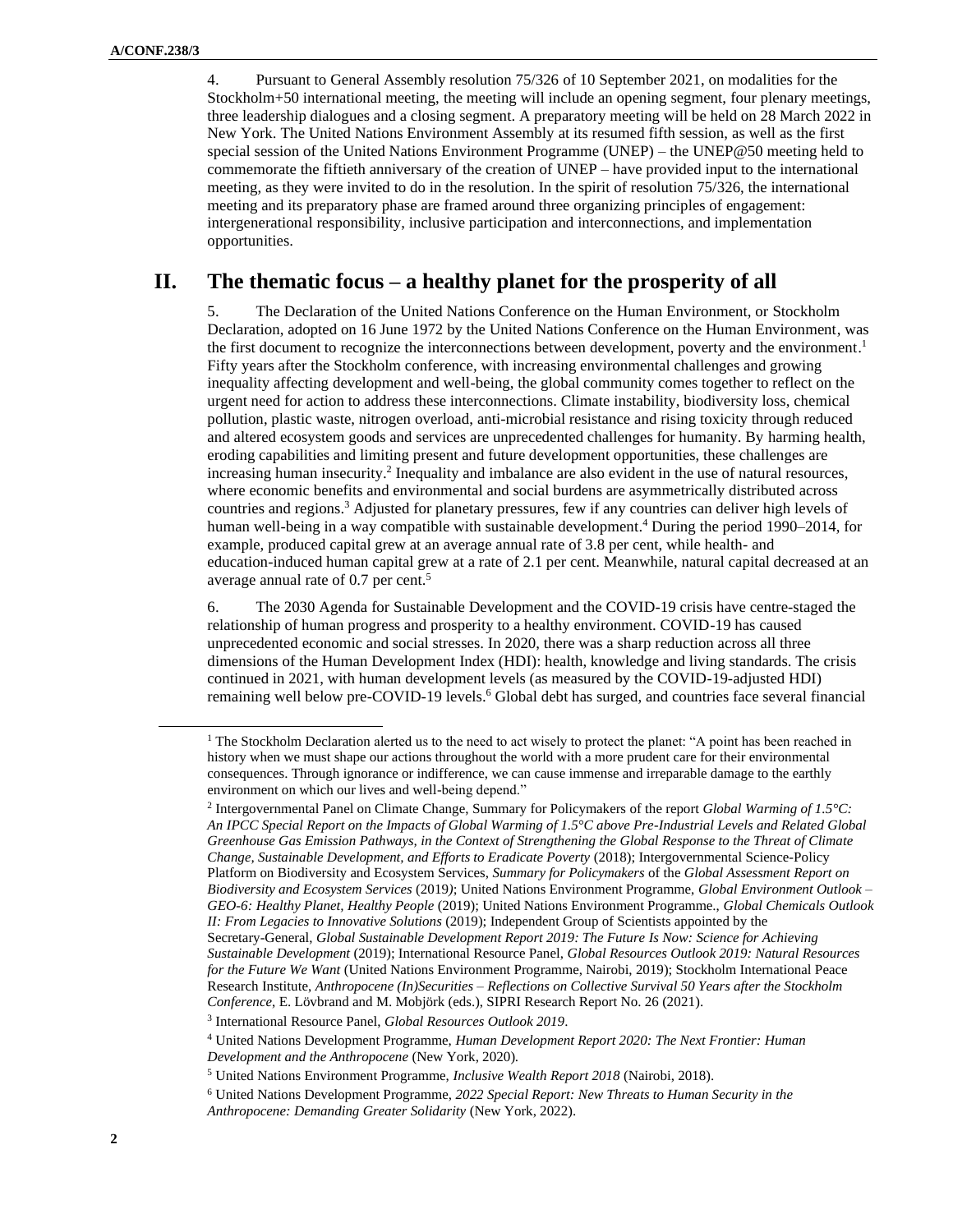and long-term economic risks if this issue is not addressed. 7 In the 1980s and 1990s, the general understanding was that economy, society and environment were the three legs of society's stool. Today, however, it is clear that unless we tackle the planetary crises, human actions will pull the proverbial rug out from under the feet of both society and the economy, which will result in further distress and insecurity. This insight has sharpened with the lived experience of COVID-19, during which society has learned that an invisible virus can pull that same rug away and thereby halt economic progress, plunge millions into poverty, affect societal stability, and expose poor and emerging economies to high levels of personal and sovereign debt. Planetary and other threats are all leading to a systemic crisis of human development and growing human insecurity – a crisis of food insecurity, displacement, joblessness, inequality and conflict. 8

7. Science points to the urgent need for a system-wide transformation of socioeconomic systems through policies that change economic and social signalling (such as measures of progress and well-being, true costs of economic products, targeted pro-poor subsidies, sustainable consumption that addresses both under- and over-consumption, circular production practices, investment in education, gender equality and women's rights). <sup>9</sup> Policies are required to enable countries to increase fiscal space, invest in sustainable infrastructure, rebuild key sectors and value chains, grow green and decent jobs, and align finance and investment in the pandemic recovery with longer-term sustainable and equitable development.

8. Today, humankind has a choice: we can continue down the path of the last 50 years – characterized by unbalanced growth, unequal wealth, and unsustainable consumption and production, resulting in a degrading planet and growing inequity, ill-health, mistrust and hopelessness for the many and a good life for the few – or we can collectively pause and move forward with empathy and solidarity, anticipation and foresight towards collective action for a better future. Building on the outcomes of all the major United Nations conferences and summits in the economic, social and environmental fields – especially the Rio Declaration on Environment and Development,<sup>10</sup> Agenda 21,<sup>11</sup> the Johannesburg Declaration on Sustainable Development<sup>12</sup> and the Plan of Implementation of the World Summit on Sustainable Development (Johannesburg Plan of Implementation) and the outcome document of the United Nations Conference on Sustainable Development, entitled "The future we want",<sup>13</sup> - Stockholm+50 provides us with an opportunity for a collective pause. While it is a commemoration of the 1972 Stockholm Conference, it is also a reflection on the interconnectedness of the health of the planet, equity and collective well-being. It is an opportunity to provoke a collective shift in our reflection by expanding the community of thinkers and voices. It is a renewed commitment to the notion of responsibility embedded in the declaration and documents of the 1972 conference. Most importantly, however, it is a call to accelerate the implementation of commitments in the context of the decade of action and the delivery of sustainable development – including a sustainable, equitable and resilient recovery from the COVID-19 pandemic.

<sup>7</sup> World Bank, *[World Development Report 2022: Finance for an Equitable Recovery](https://openknowledge.worldbank.org/handle/10986/36883?show=full)* (Washington, D.C., 2022).

<sup>8</sup> United Nations Development Programme, *2022 Special Report*.

<sup>9</sup> See the various reports that make the case: United Nations Environment Programme [Emissions Gap Reports;](https://unepdtu.org/project/un-environment-emissions-gap-report/) International Resource Panel, *[Global Resources Outlook 2019](https://www.resourcepanel.org/reports/global-resources-outlook)*; United Nations Environment Programme, *GEO-6*; Intergovernmental Science-Policy Platform on Biodiversity and Ecosystem Services, *Summary for Policymakers* (2019); United Nations Environment Programme, *[Global Chemicals Outlook II](https://www.unep.org/resources/report/global-chemicals-outlook-ii-legacies-innovative-solutions)*; P. Dasgupta, *[The Economics of](https://www.gov.uk/government/publications/final-report-the-economics-of-biodiversity-the-dasgupta-review)  [Biodiversity: The Dasgupta Review](https://www.gov.uk/government/publications/final-report-the-economics-of-biodiversity-the-dasgupta-review)* (United Nations Environment Programme, 2021); *[Making Peace with Nature:](https://www.unep.org/resources/making-peace-nature)  A [Scientific Blueprint to Tackle the Climate, Biodiversity and Pollution Emergencies](https://www.unep.org/resources/making-peace-nature)* (United Nations Environment Programme, 2021) (see also I. Baste and R. Watson, "Tackling the climate, biodiversity, and pollution emergencies by making peace with nature 50 years after the Stockholm Conference", *Global Environmental Change*, vol. 73, March 2022); World Bank, *[World Development Report 2012: Gender Equality and Development](https://openknowledge.worldbank.org/handle/10986/4391)* (Washington, D.C., 2011); United Nations Development Programme, *[Human Development Report 2020;](http://hdr.undp.org/en/2020-report) Global Population Growth and Sustainable Development* (United Nations publication, 2021).

<sup>10</sup> *Report of the United Nations Conference on Environment and Development, Rio de Janeiro, 3–14 June 1992*, vol. I, *Resolutions Adopted by the Conference* (United Nations publication, 1993), resolution 1, annex I. <sup>11</sup> Ibid., annex II.

<sup>12</sup> *Report of the World Summit on Sustainable Development, Johannesburg, South Africa, 26 August–4 September 2002* (United Nations publication, 2002), chap. I, resolution 1, annex.

<sup>13</sup> General Assembly resolution 66/288, annex.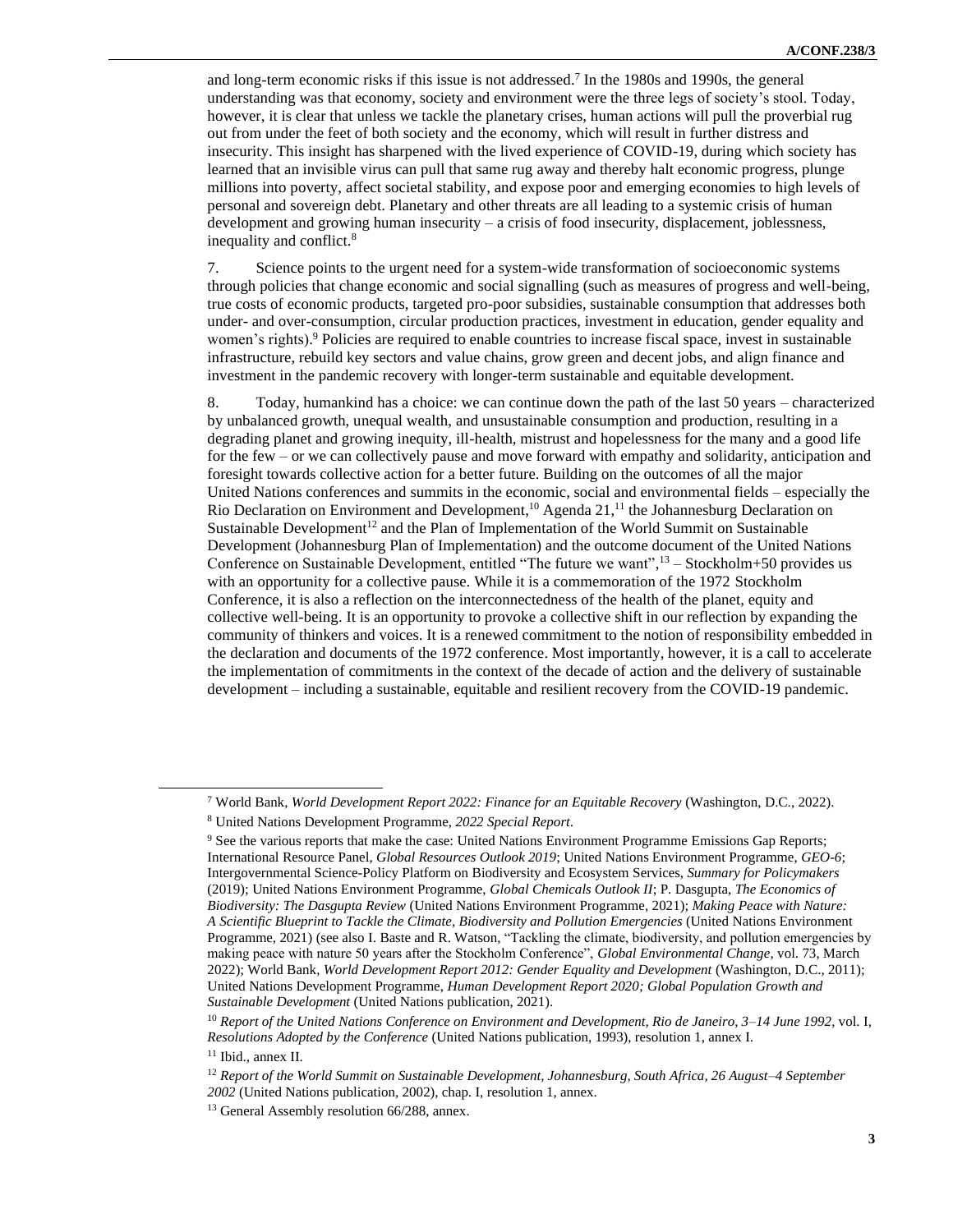## **III. The expectation – our responsibility, our opportunity to ensure continued prosperity for all**

9. As countries strive to recover and reset from the pandemic and the global lockdown, Stockholm+50 provides a fourfold opportunity to: (a) rebuild relationships of trust for strengthened cooperation and solidarity (including by reimagining our futures together through engagement, knowledge-sharing and learning<sup>14</sup>); (b) accelerate the system-wide actions needed to recover and build forward from the pandemic (including through innovative finance for an equitable recovery, <sup>15</sup> mechanisms to address debt through collective action and the creation of fiscal spaces to support just transition pathways to low-carbon, circular, nature-positive and resilient development); (c) connect and build bridges across agendas (drawing together the commitments from the global processes of 2021 and 2022<sup>16</sup> to strengthen the environmental dimension of the 2030 Agenda and sustainable development); and (d) rethink conceptions and measures of progress and well-being to provide a new compass of collective welfare.

10. Additionally, the meeting offers an opportunity to explore emerging areas in support of a healthy planet. Possible examples include making universal the recently recognized human right to a clean, healthy and sustainable environment,<sup>17</sup> establishing rights of nature, exploring alternative knowledge systems,<sup>18</sup> adopting a wider "One Health" approach to address issues relating to the human-animal-ecosystem health interface, and recognizing the need to learn from other cultures and paradigms to protect, reciprocate and live in solidarity. As the Secretary-General has pointed out, "humanity's welfare – and indeed, humanity's very future – depend on solidarity and working together as a global family to achieve common goals".<sup>19</sup>

11. Stockholm+50 opens the way to accelerate action on the 2030 Agenda and to look beyond 2030 to a 50-year timeframe. It will complement the important spaces that have been created for discussing and resolving the climate, nature and pollution challenges posed to development and health. Its central value added goes beyond aggregating the insights and decisions from these political processes: Stockhom+50 represents a chance to think and act beyond the silos of individual challenges towards a systemic approach – one that builds on existing initiatives and agreements and takes them one step forward (recognizing the different capacities and circumstances of nations). It offers an opportunity to mark a milestone in how we conceive and deliver on human well-being, capabilities and freedoms by focusing on the needs of humankind in the twenty-first century.

12. The overarching focus of the leadership dialogues will be on the implementation of tangible, value-added actions and deliverables toward a healthy planet, a sustainable and equitable recovery from COVID-19 and achievement of the 2030 Agenda. Intended for Governments and non-State actors, they will aim to reduce gender-based, income-based and other forms of inequality and especially benefit poor and vulnerable groups. The leadership dialogues are expected to establish the time frame for ambition beyond the 2030 Agenda and, through this lens, identify the most urgent actions to put the world on a pathway to realizing longer-term ambitions. They will also aim to align Stockholm+50 and the decade of action with ongoing discussions on stewarding and addressing the health of the planet. Through their engagement, children and young people can provide a contemporary interpretation of and commitment to the principles of the Stockholm Declaration, and, in turn, the outcomes of Stockholm+50 can be framed as a promise to future generations.

13. The leadership dialogues will also inform follow-up activities in the wake of the international meeting, including the possible launch of legacy initiatives designed to assist countries in accelerating progress on sustainable development priorities that contribute to a healthy planet for the prosperity for all. Summaries of the leadership dialogues will be included in the report of the international meeting.

<sup>17</sup> See Human Rights Council resolution 48/13 on the human right to a clean, healthy and sustainable environment.

<sup>14</sup> United Nations Educational, Scientific and Cultural Organization, *[Reimagining Our Futures Together: A](https://unesdoc.unesco.org/ark:/48223/pf0000379707) New [Social Contract for Education](https://unesdoc.unesco.org/ark:/48223/pf0000379707)* (Paris, 2021).

<sup>15</sup> World Bank, *[World Development Report 2022](https://openknowledge.worldbank.org/handle/10986/36883?show=full)*.

<sup>&</sup>lt;sup>16</sup> On food, energy, climate, biodiversity, chemicals, pollution, oceans, reforestation and financing.

<sup>&</sup>lt;sup>18</sup> Recalling the Convention for the Protection of the World Cultural and Natural Heritage of 1972, also a child of Stockholm, and the [Budapest Declaration on World Heritage.](file:///C:/Users/JMBAU/AppData/Local/Microsoft/Windows/INetCache/Content.Outlook/TGGZE45E/%20Budapest%20Declaration%20on%20World%20Heritage)

<sup>19</sup> *Our Common Agenda – [Report of the Secretary-General](https://www.un.org/en/un75/common-agenda)* (United Nations, New York, 2021).